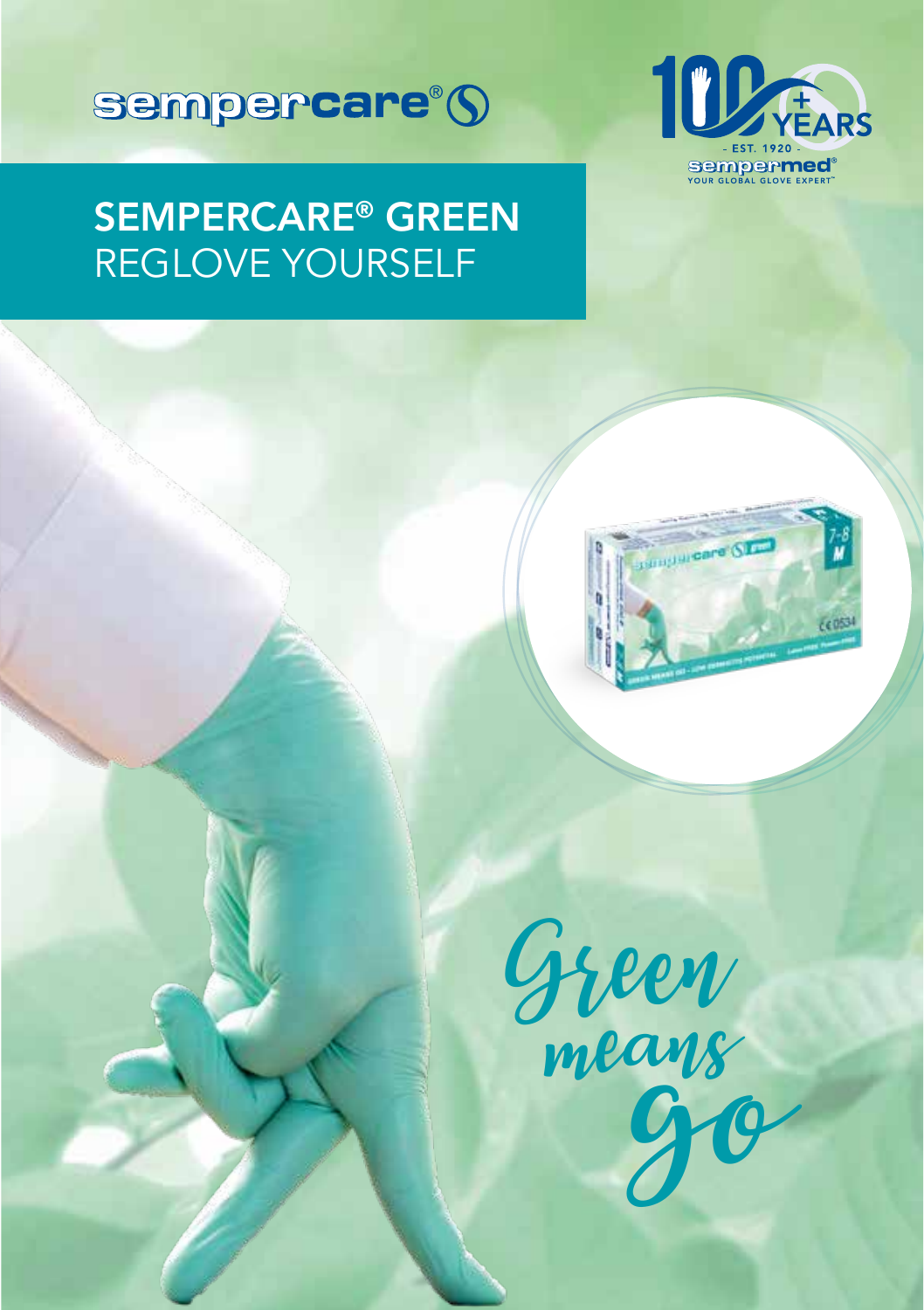



## GOOD FOR YOUR HANDS – GOOD FOR THE PLANET

It is time to take the next big step into a better future with Sempermed. Not only green in colour, the new **Sempercare<sup>®</sup> green** has been developed with tangible sustainability goals in mind. And what's more, the lack of any rubber accelerators means that it also offers you skin-friendly hand protection.

# 66 YOUR BENEFITS

- $\vee$  Enjoy its skin-friendliness and pure formulation: no chlorine, no natural rubber latex proteins, no rubber accelerators
- $\vee$  Lower CO<sub>2</sub> emissions & less water and energy used in manufacturing
- ✔ Advanced nitrile formulation facilitates optimal 'touch and feel' instilling confidence when handling medical instruments
- $\vee$  Synthetic inner coating for fast and easy glove donning and glove changes
- $\vee$  Textured fingertips provide extra grip for wet or dry applications
- $\vee$  Comfortable and strong glove material ensures stability and a pleasant wearing experience even over longer periods of time
- $\nu$  Bright mint-green colour to uplift your mood



Evervone knows that a green light means "GO". This now also applies to our new glove innovation. **Sempercare<sup>®</sup> green** combines skin protection with sustainability. This makes the glove a good example of an eco-friendly nitrile glove, which conserves resources while protecting the hands of its users.





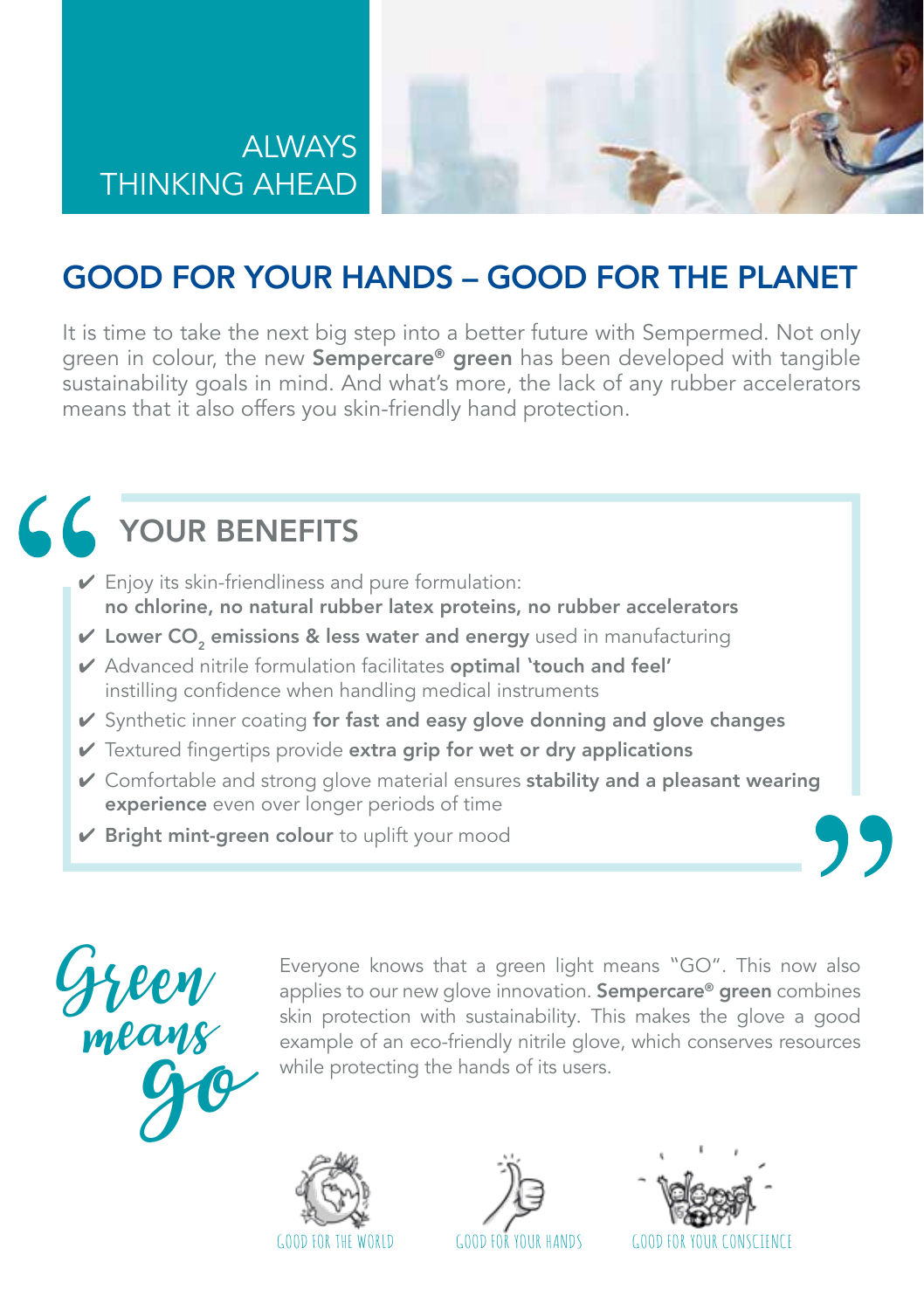### The new Sempercare® Green

Thanks to new sustainable and innovative production methods, you can now have a peaceful state of mind with the new Sempercare® green, knowing that you reduce your eco-footprint while still wearing a glove that is skin-friendly and provides superior barrier protection against blood-borne pathogens and viruses. For this glove, we have redesigned the production process to reduce gas, electricity and CO $_2$  emissions. In comparison to a conventional glove production process this is a lot:



Furthermore, this latex-free glove is produced without any rubber accelerators, thus reducing the risk of delayed Type-IV hypersensitivity caused by residual rubber accelerators such as thiurams, carbamates and thiazoles, which are commonly known as triggers of skin irritations.

### Changing the world for the better. Package by package.

To minimise the environmental impact from packaging, Sempercare® green is packaged in 80% recycled and FSC certified paper. The optimised 200 pcs Big Pack (for XS, S, M, L and 180 pcs for XL) allows for:

- $\vee$  Prolonged usage of a dispenser box reduced replacement intervals in the workplace
- $\checkmark$  Simplified stock logistics lower distribution costs through longer stocking intervals
- $\vee$  Reduced packaging materials less packaging waste





It's time to reglove yourself and contribute to a cleaner tomorrow. Do you want to find out more about the Sempercare® Green? Visit www.sempermed.com/sempercare-green